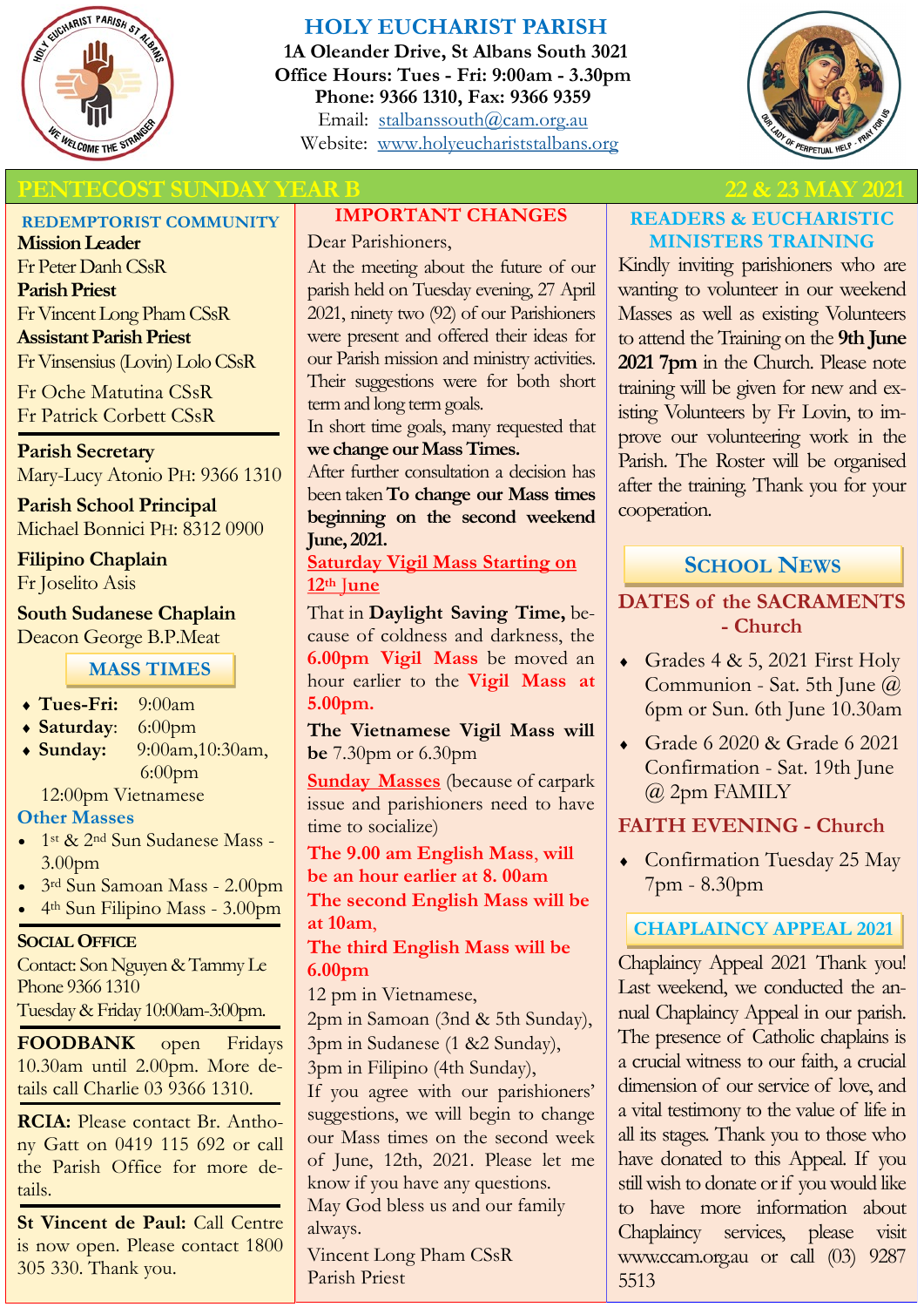#### **THE LIVING WORD**

# **First reading Acts 2:1-11**

*They were all filled with the Holy Spirit and began to speak*

When Pentecost day came round, they had all met in one room, when suddenly they heard what sounded like a powerful wind from heaven, the noise of which filled the entire house in which they were sitting; and something appeared to them that seemed like tongues of fire; these separated and came to rest on the head of each of them. They were all filled with the Holy Spirit, and began to speak foreign languages as the Spirit gave them the gift of speech.

Now there were devout men living in Jerusalem from every nation under heaven, and at this sound they all assembled, each one bewildered to hear these men speaking his own language. They were amazed and astonished. 'Surely' they said 'all these men speaking are Galileans? How does it happen that each of us hears them in his own native language? Parthians, Medes and Elamites; people from Mesopotamia, Judaea and Cappadocia, Pontus and Asia, Phrygia and Pamphylia, Egypt and the parts of Libya round Cyrene; as well as visitors from Rome – Jews and proselytes alike – Cretans and Arabs; we hear them preaching in our own language about the marvels of God.'

#### **Responsorial Psalm Ps. 103(104):1,24,29-31,34**

# **Lord, send out your Spirit, and renew the face of the earth.**

Bless the Lord, my soul! Lord God, how great you are,

How many are your works, O Lord! The earth is full of your riches.

Lord, send out your Spirit, and renew the face of the earth. You take back your spirit, they die, returning to the dust from which they came. You send forth your spirit, they are created; and you renew the face of the earth.

**Lord, send out your Spirit, and renew the face of the earth.** May the glory of the Lord last for ever! May the Lord rejoice in his works! May my thoughts be pleasing to him. I find my joy in the Lord.

**Lord, send out your Spirit, and renew the face of the earth.**

#### **Second reading Galatians 5:16-25**

#### *If you are led by the Spirit, no law can touch you*

If you are guided by the Spirit you will be in no danger of yielding to self-indulgence, since self-indulgence is the opposite of the Spirit, the Spirit is totally against such a thing, and it is precisely because the two are so opposed that you do not always carry out your good intentions. If you are led by the Spirit, no law can touch you. When self-indulgence is at work the results are obvious: fornication, gross indecency and sexual irresponsibility; idolatry and sorcery; feuds and wrangling, jealousy, bad temper and quarrels; disagreements, factions, envy; drunkenness, orgies and similar things. I warn you now, as I warned you before: those who behave like this will not inherit the kingdom of God. What the Spirit brings is very different: love, joy, peace, patience, kindness, goodness, trustfulness, gentleness and self-control. There can be no law against things like that, of course. You cannot belong to Christ Jesus unless you crucify all self-indulgent passions and desires. Since the Spirit is our life, let us be directed by the Spirit.

# **Gospel Acclamation**

Alleluia, alleluia!

Come, Holy Spirit, fill the hearts of your faithful and kindle in them the fire of your love. Alleluia!

#### **Gospel John 15:26-27,16:12-15**

#### *The Spirit of truth will lead you to the complete truth*

Jesus said to his disciples: 'When the Advocate comes, whom I shall send to you from the Father, the Spirit of truth who issues from the Father, he will be my witness. And you too will be witnesses, because you have been with me from the outset. T still have many things to say to you but they would be too much for you now. But when the Spirit of truth comes he will lead you to the complete truth, since he will not be speaking as from himself but will say only what he has learnt; and he will tell you of the things to come. He will glorify me, since all he tells you will be taken from what is mine. Everything the Father has is mine; that is why I said: *All he tells you will be taken from what is mine*.'

#### **REFLECTION ON THE GOSPEL**

Pentecost Sunday is often called the birthday of the Church. For the ancient Israelites, Pentecost (meaning "fiftieth") was a harvest festival celebrated 50 days after the beginning of the harvest. When the Jerusalem Temple was built, this harvest festival was transformed into a pilgrimage feast to celebrate the covenant that God had made with Israel on Mt Sinai. In the decades following the death of Jesus, the early Christians reflected on their origins and chose this feast to mark the birth of God's new covenant with God's people.

In today's first reading, Luke tells the new Pentecost story in symbolic language that evokes the story of Moses and the people of Israel receiving God's Law on Mt Sinai. Just as God's presence to Israel was marked by earthquake and thunder and fire, so God's Spirit enveloping the people of the new covenant appears in a mighty rush of wind and tongues of fire. Luke's account also evokes early rabbinic teaching that the voice of God on Sinai divided into seventy tongues and all the nations received the Law in their own tongue.

For the teaching at the heart of the new covenant, we turn to the gospel reading from John. The risen Christ appears to the disciples who are huddled behind locked doors. He offers the simple greeting: "Peace be with you," the greeting we offer each other at every Eucharistic celebration. He sends them on a mission of peace in continuity with his own God-inspired mission. He breathes on them the gift of the Holy Spirit and tells them that God will forgive those whom they forgive, and will "retain" or "seize hold of" the transgressions of those whose sins or transgressions they "retain".

To seize hold of wrong-doing is to expose it and deal with it. Sometimes it is best to forgive and simply allow everyone to move on. In other situations, an easy amnesty only exacerbates the problem. Much of the enduring conflict in our world derives from the inability of ordinary people and of leaders to know how to deal with transgression. The Holy Spirit is the unique source of our power to forgive, of our capacity to deal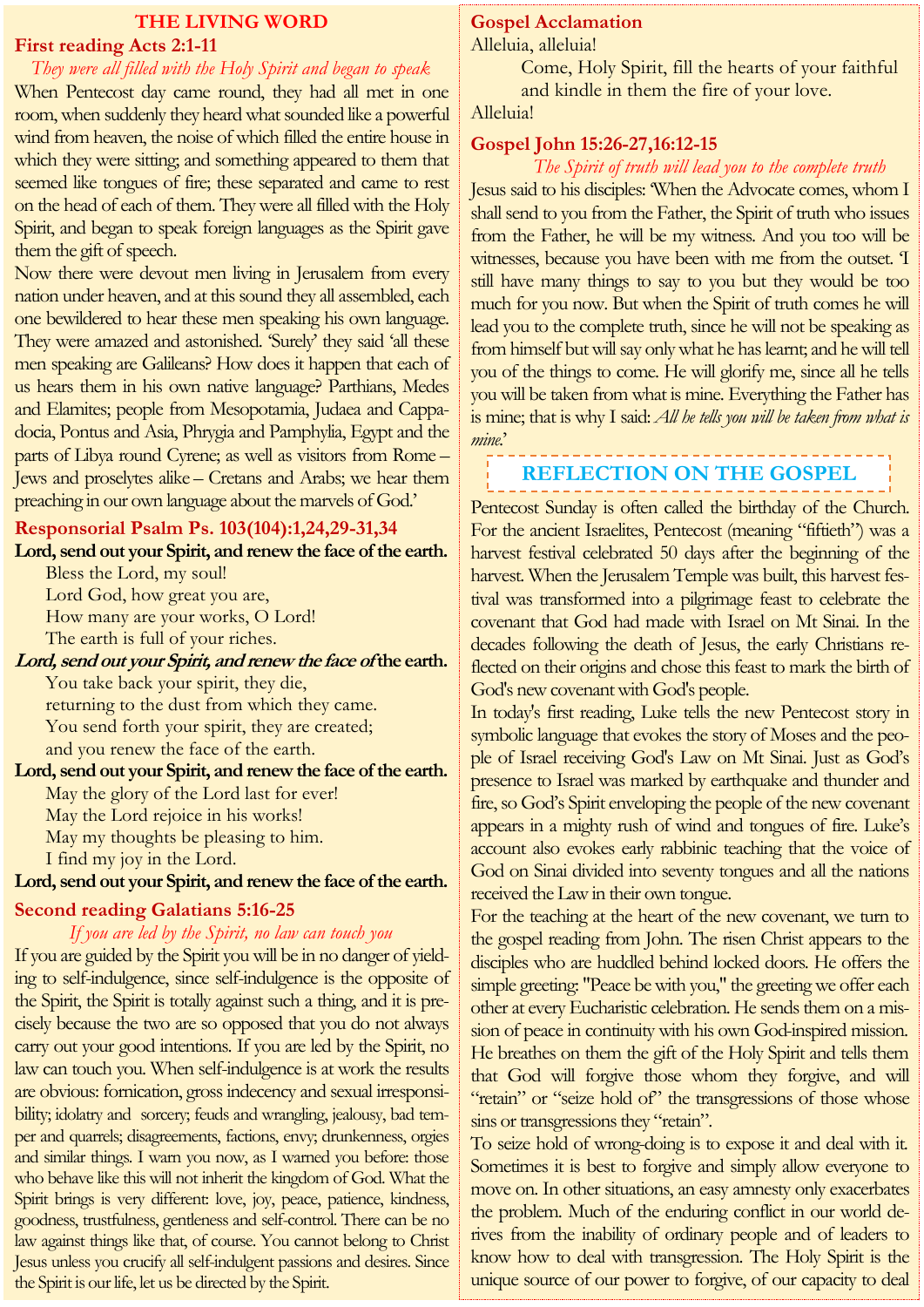with the perpetrators of violence and of the strength we need to refrain from vengeance. Sadly, the desire for vengeance often inhibits healing in those who have suffered violence or abuse, and even in those who endeavour to support them, so that the cycle of transgression continues. With much of our world still in the grip of pandemic and our entire planet threatened by the climate crisis, we must work ceaselessly as a global community to address the causes of violence and destruction and search together for lasting solutions. As we celebrate Pentecost Sunday, let us gather into our hearts all the distressed members of our Earth community and pray with greater urgency than ever: "Come Holy Spirit, renew the face of the Earth.

#### **By Veronica Lawson RSM**

#### **FOLLOW CHRIST'S PATH TO FAITHFUL WITNESS**

The disciples were sky-gazing as Christ was ascending into heaven. Two mysterious men interrupted them with these words, "This Jesus who has been taken up from you into heaven will return in the same way as you have seen Him going into heaven." (Acts 1:11) How Jesus Christ ascended into heaven tells us something about the mode of His return to judge us at the end of time.

**Since Jesus Christ ascended into heaven as a faithful witness to the Father's love, He will also return to judge us based on how faithfully we also witness to the Father's love.**This is made clearer to us when we reflect on His earlier words, "When I am lifted up, I will draw all men to myself."(Jn 12:32) The ascended Christ is drawing us to Himself along the same path He Himself entered heaven. Thus, our pathway to heaven cannot differ from Christ's own path of faithful witnessing to the Father's love for us all.

This is why Jesus does not answer questions about the time of His final triumph but reminds us that we have received the Spirit to be His faithful witnesses in all times and places, "You will receive power when the Holy Spirit comes upon you, and you will be my witnesses in Jerusalem, throughout Judea and Samaria, and to the ends of the earth."(Acts 1:8) **It is only through this Spirit-inspired witnessing to divine love that we can allow God to draw us to His heavenly kingdom.**

What does it mean to be faithful witness to the Father's love? Such witness implies four things.

**Firstly, we love others enough to tell them the whole truth about life with God.**We do not shrink from telling others of the "hope that belongs to this (heavenly) call," the "riches of glory in His inheritance," and the "surpassing greatness of His power for us who believe."(Eph 1:18,19) We neither hide the immense joys and beauty of this life nor conceal the great sacrifices and pains involved. We neither denigrate the grace that God offers us nor reduce the demands of authentic Christian living.

**Secondly, we love others enough to show them the whole truth in action by the good examples of our own lives.**Our words must be backed by our own good examples of faithful living. We become counter witnesses to God's love when we hypocritically live in stark contrast to what we profess and teach.

**Thirdly, we love them enough to help them to live this life of loving relationship with God.**This means that we strive to provide others what they need to grow in their life with God. We give them the forgiveness and mercy that sets them free to love God as they should. We also strive to remove the obstacles that hinder them from fully living this relationship with God.

**Lastly, we love them enough to pray for them**. Our intercessory prayers obtain graces that move and sustain others in their own journey to the Lord. We pray for them even if they reject us and our witnessing.

I was struck by the theme for the recently concluded 55th World Communications Day: "Come and See: Communicating by Encountering People Where and As They Are." If we all agree as we should that Jesus Christ is the perfect communicator, did He communicate by simply encountering us where we were and as we are? Didn't also communicate truth and grace that made us God's children, "To those who accepted Him He gave power to become children of God."(Jn 1:12)

**The truth is that Jesus Christ is the perfect communicator because He is the perfect witness to the Father's love**. He humbled Himself to encounter us and lovingly reveal to us truths that we could never fathom, "I have called you friends because I have revealed to you all that I heard from my Father."(Jn 15:15) He Himself is the perfect embodiment and example of all that He preached, "For the works which my Father has granted me to accomplish, these very works which I am doing, bear witness that the Father has sent me."(Jn 5:36) He merited for us all the graces that we need and removed the sins that kill our love for God. He prayed for us then, and He even now "lives to make intercession for us."(Heb 7:25)

**My dear brothers and sisters in Christ, we cannot be good communicators while remaining pathetic witnesses to the love of the Father.**All the evils in the world and in the Church are due to horrible communication from our own counterwitnessing to divine love. What are we really communicating to the world when Catholic clergy defiantly "bless" "same-sex" couples without any consequences from the Church? Is there now a particular breed of individuals dispensed from the precept of living chaste lives? How is such a tolerance of scandal helping faithful Catholic married couples who follow God's unchanging plan for heterosexual and monogamous marriage, strive to raise children, and bring them up well in the faith?

Are we telling the whole truth about life with God in the Church when the hierarchy now refer to child-slaughter as simply being pro-choice? How are we helping others to advance in the spiritual life when we close our Churches because of Covid-19 and deny them the badly needed sacraments? What type of examples are we to others when we persistently hide and cover up our scandalous behaviors behind the façade of our beautiful liturgies and rich Church teachings? Are we really striving to bridge the gap between what we profess and what we actually do in our different states of life?

#### **By FR. NNAMDI MONEME, OMV**